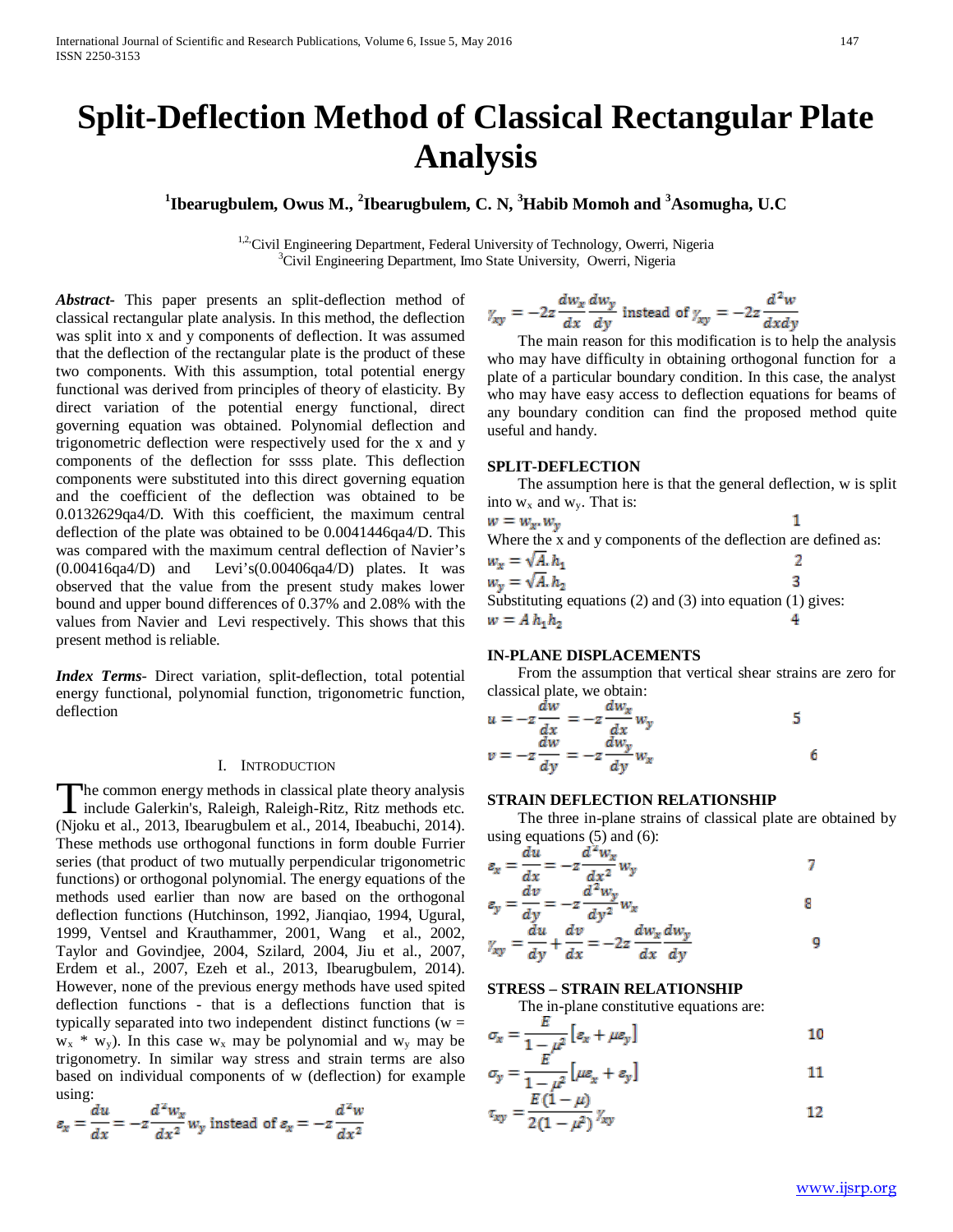# **STRESS – DEFLECTION RELATIONSHIP**

Substituting equations  $(7)$ ,  $(8)$  and  $(9)$  into equations  $(10)$ ,  $(11)$ and (12) where appropriate gives:

$$
\sigma_x = \frac{-Ez}{1 - \mu^2} \left[ \frac{d^2 w_x}{dx^2} w_y + \mu \frac{d^2 w_y}{dy^2} w_x \right]
$$
\n
$$
\sigma_y = \frac{-Ez}{1 - \mu^2} \left[ \mu \frac{d^2 w_x}{dx^2} w_y + \frac{d^2 w_y}{dy^2} w_x \right]
$$
\n
$$
\sigma_{xy} = \frac{-Ez(1 - \mu)}{(1 - \mu^2)} \frac{dw_x}{dx} \frac{dw_y}{dy}
$$
\n15

# **TOTAL POTENTIAL ENERGY**

The strain energy is defined as:

$$
U = \frac{1}{2} \int_{x} \int_{y} \left[ \int_{-\frac{\epsilon}{2}}^{\frac{\epsilon}{2}} [\sigma_x \varepsilon_x + \sigma_x \varepsilon_x + \sigma_x \varepsilon_x] dz \right] dx dy
$$
 16

For pure bending analysis , the external work is given as: ø.

$$
V = \int_{x} \int_{y} q w_x. w_y dx dy
$$
  
That is  

$$
V = q \int_{x} w_x dx \int_{y} w_y dy
$$
 17

 Substituting equations (10) to (15) into equation (16) gives strain energy – deflection relationship as:

$$
U = \frac{D}{2} \int_x \int_y \left[ \left( \frac{d^2 w_x}{dx^2} \right)^2 w_y^2 + 2 \left( \frac{dw_x}{dx} \right)^2 \left( \frac{dw_y}{dy} \right)^2 + \left( \frac{d^2 w_y}{dy^2} \right)^2 v
$$
  
\nThat is  
\n
$$
U = \frac{D}{2} \left[ \int_x \left( \frac{d^2 w_x}{dx^2} \right)^2 dx \int_y w_y^2 dy \right]
$$
\n
$$
+ \frac{2D}{2} \left[ \int_x \left( \frac{dw_x}{dx} \right)^2 dx \int_y \left( \frac{dw_y}{dy} \right)^2 dy \right]
$$
\n
$$
+ \frac{D}{2} \left[ \int_x w_x^2 dx \int_y \left( \frac{d^2 w_y}{dy^2} \right)^2 dy \right]
$$
\n18

 Subtracting equation (17) from Equation (18) gives the total potential energy functional as:

$$
II = \frac{D}{2} \left[ \int_x \left( \frac{d^2 w_x}{dx^2} \right)^2 dx \int_y w_y^2 dy \right] + \frac{2D}{2} \left[ \int_x \left( \frac{dw_x}{dx} \right)^2 dx \int_y \left( \frac{dw_y}{dy} \right)^2 dy \right] + \frac{D}{2} \left[ \int_x w_x^2 dx \int_y \left( \frac{d^2 w_y}{dy^2} \right)^2 dy \right] - q \int_x w_x dx \int_y w_y dy
$$
 19

Substituting equations (1) and (2) into equation (19) gives:

$$
II = \frac{A^2 D}{2} \left[ \int_x \left( \frac{d^2 h_1}{dx^2} \right)^2 dx \int_y h_2^2 dy \right]
$$
  
+ 
$$
\frac{2A^2 D}{2} \left[ \int_x \left( \frac{dh_1}{dx} \right)^2 dx \int_y \left( \frac{dh_2}{dy} \right)^2 dy \right]
$$

$$
+\frac{A^{2}D}{2}\left[\int_{x} h_{1}^{2} dx \int_{y} \left(\frac{d^{2}h_{2}}{dy^{2}}\right)^{2} dy\right]
$$
  
- qA  $\int_{x} h_{1} dx \int_{y} h_{2} dy$  20

 Now, equation (20) can be written in non dimensional axes R and Q.

$$
x = aR
$$
  
y = aQ  
P = b/a  
23

 Where a, b and P are the plate lengths in x and y axes and long span- short span aspect ratio respectively.

 Substituting equations (21), (22) and (23) into equation (20) gives:

$$
II = \frac{abA^{2}D}{2a^{4}} \left[ \int_{0}^{1} \left( \frac{d^{2}h_{1}}{dR^{2}} \right)^{2} dR \int_{0}^{1} h_{2}^{2} dQ \right]
$$
  
+2\frac{abA^{2}D}{2a^{4}P^{2}} \left[ \int\_{0}^{1} \left( \frac{dh\_{1}}{dR} \right)^{2} dR \int\_{0}^{1} \left( \frac{dh\_{2}}{dQ} \right)^{2} dQ \right] + \frac{abA^{2}D}{2a^{4}P^{4}} \left[ \int\_{0}^{1} h\_{1}^{2} dR \int\_{0}^{1} \left( \frac{d^{2}h\_{1}}{dQ} \right)^{2} dR \right]

# **DIRECT VARIATION OF TOTAL POTENTIAL ENERGY**

 Equation (24) shall be differentiated with respect to the  $w_x^2$  deflection coefficient, A gives:

$$
\frac{dH}{dA} = \frac{AD}{a^4} \left[ \int_0^1 \left( \frac{d^2 h_1}{dR^2} \right)^2 dR \int_0^1 h_2^2 dQ \right]
$$
  
+2  $\frac{AD}{a^4 P^2} \left[ \int_0^1 \left( \frac{dh_1}{dR} \right)^2 dR \int_0^1 \left( \frac{dh_2}{dQ} \right)^2 dQ \right]$   
+ $\frac{AD}{a^4 P^4} \left[ \int_0^1 h_1^2 dR \int_0^1 \left( \frac{d^2 h_2}{dQ^2} \right)^2 dQ \right]$   
-q  $\int_0^1 h_1 dR \int_0^1 h_2 dQ = 0$   
That is  
 $\frac{AD}{a^4} \left[ \int_0^1 \left( \frac{d^2 h_1}{dR^2} \right)^2 dR \int_0^1 h_2^2 dQ \right]$   
+2  $\frac{AD}{a^4 P^2} \left[ \int_0^1 \left( \frac{dh_1}{dR} \right)^2 dR \int_0^1 h_2^2 dQ \right]$   
+2  $\frac{AD}{a^4 P^4} \left[ \int_0^1 h_1^2 dR \int_0^1 \left( \frac{dh_2}{dQ^2} \right)^2 dQ \right]$   
=  $q \int_0^1 h_1 dR \int_0^1 h_2 dQ$  25

 This equation (25) is the direct governing equation of rectangular plate under pure bending from this present method. Rearranging equation (25) and making the coefficient of deflection the subject of the formula gives: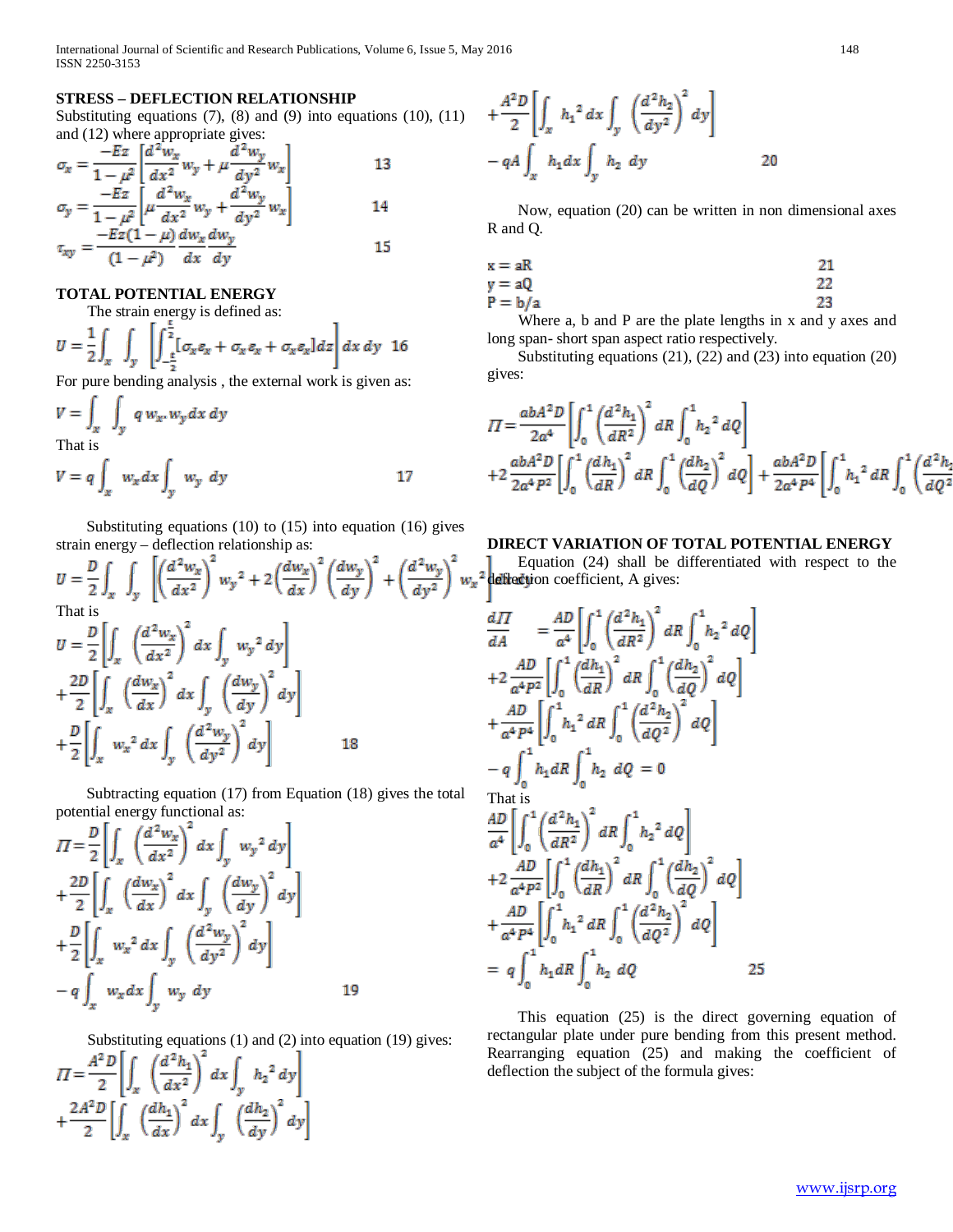$$
A = \frac{\frac{qa^4}{b} \left( \int_0^1 h_1 dR \int_0^1 h_2 \ dQ \right)}{k_x + 2 \frac{k_{xy}}{c^2} + \frac{k_y}{c^4}}
$$

Where

$$
k_x = \int_0^1 \left(\frac{d^2 h_1}{dR^2}\right)^2 dR \int_0^1 h_2^2 dQ \qquad \qquad 27
$$

$$
k_{xy} = \int_0^1 \left(\frac{dh_1}{dR}\right)^2 dR \int_0^1 \left(\frac{dh_2}{dQ}\right)^2 dQ
$$
  
\n
$$
k_y = \int_0^1 h_1^2 dR \int_0^1 \left(\frac{d^2h_2}{dQ^2}\right)^2 dQ
$$
 29

## **NUMERICAL EXAMPLE**

 Analyze a classical rectangular thin isotropic plate with all the four edge simply supported subjected to uniform distributed load, q. Let the x and y components of deflection be:

| $w_x = \sqrt{A} (R - 2R^2 + R^4)$                                                                                            | 30 |
|------------------------------------------------------------------------------------------------------------------------------|----|
|                                                                                                                              |    |
| $w_y = \sqrt{A}$ Sin $\pi Q$                                                                                                 | 31 |
| From equations (30) (31), $h_1$ and $h_2$ are:                                                                               |    |
| $h_1 = R - 2R^2 + R^4$                                                                                                       | 32 |
| $h_2 = \sin \pi Q$                                                                                                           | 33 |
| With these we obtain:                                                                                                        |    |
| $\int_{-}^{1} h_1 dR = 0.02$ and $\int_{0}^{1} h_2 dQ = 0.127273$ . Hence,                                                   |    |
| $\int_{0}^{1} h_1 dR \int_{0}^{1} h_2 dQ = (0.2) \left(\frac{2}{\pi}\right) = 0.127273$                                      | 34 |
| $\int_{0}^{1} \left(\frac{d^2 h_1}{dR^2}\right)^2 dR = 4.8$ and $\int_{0}^{1} h_2^2 dQ = 0.5$ . Hence,                       |    |
| $k_x = (4.8)(0.5) = 2.4$                                                                                                     | 35 |
| $\int_{0}^{1} \left(\frac{dh_1}{dR}\right)^2 dR = 0.4857142$ and $\int_{0}^{1} \left(\frac{dh_2}{dQ}\right)^2 dQ = 0.5\pi^2$ |    |
| Hence, $k_{xy} = (0.4857142)(0.5\pi^2) = 2.399$                                                                              |    |
| $\int_0^1 h_1^2 dR = 0.0492063 \text{ and } \int_n^1 \left(\frac{d^2 h_2}{dO^2}\right)^2 dQ = 0.5\pi^4.$                     |    |
| Hence, $k_v = (0.0492063)(0.5\pi^4) = 2.4$                                                                                   |    |

Substituting equations (34) to (29) into equation (37) gives

$$
A = \frac{0.127273 \frac{40}{b}}{2.4 + \frac{4.798}{p^2} + \frac{2.4}{p^4}}
$$

 The maximum deflection shall occur at the center of the rectangular plate. At the center of the circle,  $R = Q = 0.5$ . Substituting 0.5 into equations (32) and (33) gives:<br> $\mathbf{h}.\mathbf{G} \mathbf{S} = \mathbf{0}$  3125 20

$$
h_1(0.5) = 0.5125
$$
  
 
$$
h_2(0.5) = 1
$$

 Substituting equations (38), (39) and (40) into equation (4) gives the equation for maximum deflection as:

$$
w_{max} = \frac{0.0397728 \frac{4\alpha}{D}}{2.4 + \frac{4.798}{B^2} + \frac{2.4}{B^4}}
$$
 41

## II. RESULTS AND CONCLUSIONS

 The result of this present study is presented on table 1. A close critical observation of the table reveals that the maximum recorded percentage difference is 0.276. The result from past work was obtain from the work of Ibearugbulem et al. (2014). They used complete orthogonal polynomial deflection equation where as the present study used a part as polynomial function and the other as trigonometric function. This difference in the deflection equations between the previous study and the present one may be responsible for the maximum recorded percentage difference. Again, for aspect ratio of 1.0, the result from the present study is 0.00414qa4/D. On comparing this with values from works of Navier's (0.00416qa4/D) and Levi's(0.00406qa4/D), it was observed that the value from the present study makes lower bound and upper bound differences of 0.37% and 2.08% with the values from Navier and Levi respectively.

 Thus, an inference that the results obtained herein is close to those of previous study is drawn. Hence, the present method as present herein is reliable and is recommended for use in classical plate analysis. For future studies, it is recommend that other aspects of thin plate analysis like buckling and free vibration should be carried out using the present method. It is also recommended that this present method is extended to refined plate theory analysis (RPT).

# **Table 1: Center deflection of ssss isotropic thin plate under uniform distributed load**

|                    | Deflection at center $(qa^4/D)$ |                                        |                          |
|--------------------|---------------------------------|----------------------------------------|--------------------------|
| Aspect<br>ratio, P | Present                         | Past<br>(Ibearugbulem et<br>al., 2014) | Percentage<br>difference |
| 1                  | 0.00414                         | 0.00414                                | 0.000                    |
| 1.1                | 0.00497                         | 0.00496                                | 0.202                    |
| 1.2                | 0.00577                         | 0.00576                                | 0.174                    |
| 1.3                | 0.00654                         | 0.00653                                | 0.153                    |
| 1.4                | 0.00727                         | 0.00725                                | 0.276                    |
| 1.5                | 0.00794                         | 0.00793                                | 0.126                    |
| 1.6                | 0.00857                         | 0.00856                                | 0.117                    |
| 1.7                | 0.00915                         | 0.00913                                | 0.219                    |
| 1.8                | 0.00968                         | 0.00966                                | 0.207                    |
| 1.9                | 0.01016                         | 0.01015                                | 0.099                    |
| 2                  | 0.01061                         | 0.01059                                | 0.189                    |

#### **REFERENCES**

- [1] Erdem, C. ˙Imrak and Ismail Gerdemeli (2007).The problem of isotropic rectangular plate with four clamped edges.S¯adhan¯a Vol. 32, Part 3, pp. 181–186.
- [2] Ezeh, J. C., Ibearugbulem, O. M., Njoku, K. O., and Ettu, L. O. (2013). Dynamic Analysis of Isotropic SSSS Plate Using Taylor Series Shape Function in Galerkin's Functional. International Journal of Emerging Technology and Advanced Engineering, 3 (5): 372-375.